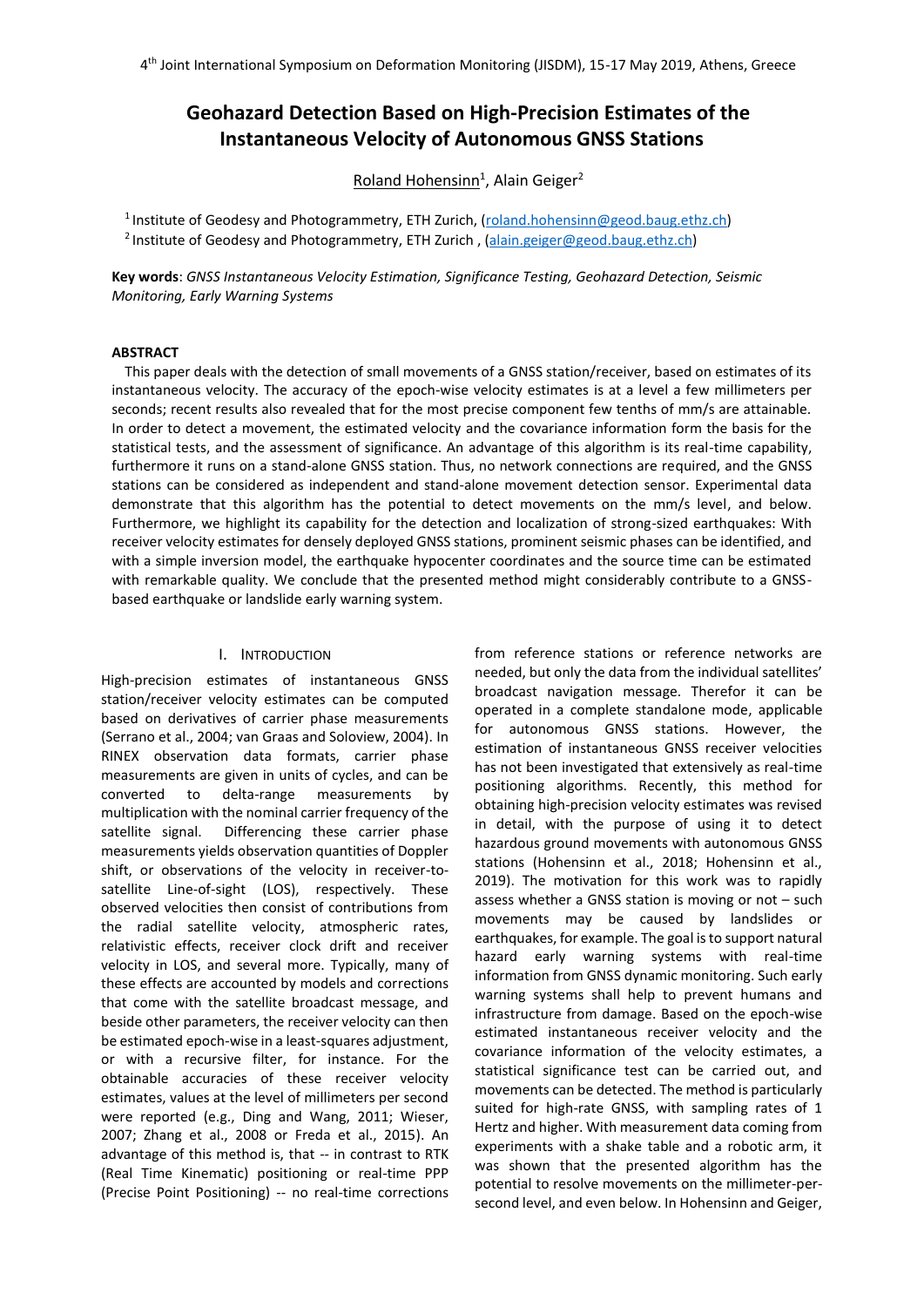2018 it was also demonstrated how this algorithm can be used to detect strong earthquakes based on GNSS measurements. Furthermore, a GNSS-only earthquake hypocenter localization based on the detected first arrivals of the seismic waves comes very close (less than a kilometer) to the solution provided by official seismic services.

It is also planned to run the developed algorithm on autonomous GNSS monitoring stations in the Swiss Alps. These stations are being developed by the Institute of Geodesy, as well as by project partners at ETH. Figure 1 illustrates such an autonomous monitoring station, located in the Swiss Alps. Former works of the Institute were also dedicated to the development of algorithms than can detect movements of autonomous GNSS stations in real time (Guillaume and Geiger 2007; Guillaume et al. 2012).



*Figure 1: Example of a self-sufficient GNSS monitoring station, developed by the Institute of Geodesy and Photogrammetry of ETH Zurich (Image: Phillipe Limpach)*

In this contribution we will give an overview of the algorithm that was developed for the detection of movements from instantaneous velocity estimates (section 2). We start with introducing the reduced velocity observation equation, and then highlight important aspects on the parameter estimation and quality control. Then the test quantity for the epochwise detection of movements is introduced, as well as a decision criterium, which extends over several epochs. In section 3, results are presented: On the one hand, for an experiment with a robot arm, where a slow sinusoidal movement was tested, as well as for the detection and localization of strong earthquakes, with an example of the 6.5 Mw earthquake in Central Italy of October 2016. In section 4, we summarize the most important findings, and highlight some aspects on the improvement potential of the presented algorithm.

# II. METHODOLODY

# A. *GNSS Instantaneous Velocity Estimation*

The velocity observations are range rates (satellitereceiver LOS velocity), obtained by time-differentiation of GNSS phase measurements, after they were converted to units of meters. Prominent effects like the LOS satellite velocity, satellite clock drift, atmospheric and relativistic effects are then accounted for by models obtained from the satellite broadcast message. The velocity observations were then reduced by these effects, which results in a reduced observation equation of the form

$$
v_{r,RED}^i(t) = (\boldsymbol{v}_r(t))^T \boldsymbol{a}_r^i(t) - c \delta t_r(t) + \dot{\epsilon}_i(t) \qquad (1)
$$

where  $v_{r,RED}^i(t)$  is the reduced velocity observation  $(m/s)$  from receiver  $r$  to satellite  $i$  at GNSS system time t,  $v_r(t)$  is the receiver velocity vector (cartesian components, WGS84),  $a_r^i(t)$  is the receiver-satellite LOS unit vector, c is the speed of light,  $\delta \dot{t}_r(t)$  is the receiver clock drift and  $\dot{\epsilon}_i(t)$  is the observation error, which consists of the time derivate of GNSS phase noise, as well as remaining errors not captured by the models. The receiver-to-satellite unit vectors are obtained from a code SPP (Single Point Positioning) solution, which is accurate enough for this purpose. Together with a term for the receiver clock drift, they make up the functional model for the adjustment. For each epoch, the parameters to be estimated are the three components of the receiver velocity vector and the receiver clock drift. The solution for the unknown parameters (estimates) of the batch weighted leastsquares estimator is

$$
\widehat{\boldsymbol{x}} = (\boldsymbol{A}^T \boldsymbol{Q}_{\boldsymbol{y}}^{-1} \boldsymbol{A})^{-1} \boldsymbol{A}^T \boldsymbol{Q}_{\boldsymbol{y}}^{-1} \boldsymbol{y}
$$
 (2)

with the covariance matrix of the parameters

$$
\boldsymbol{Q}_{\hat{\boldsymbol{x}}} = (\boldsymbol{A}^T \boldsymbol{Q}_{\boldsymbol{y}}^{-1} \boldsymbol{A})^{-1} \tag{3}
$$

 $\boldsymbol{A}$  is the design matrix; the reduced velocity observations are in  $y$ . The stochastic model is defined by  $\boldsymbol{Q}_v$ ; its main diagonal contains the variances of the velocity observations. They are determined in a calibration based on observation residuals from static phases, based on the root mean square error (RMSE) values, and are assumed to be uncorrelated.

## B. *Quality Control*

For the quality control of the observations, the DIA (Detection-Identification-Adaption) method for weighted least-squares estimators in batch mode was implemented (e.g., Teunissen and Kleusberg, 1998; Teunissen, 2017). For each epoch, the least-squares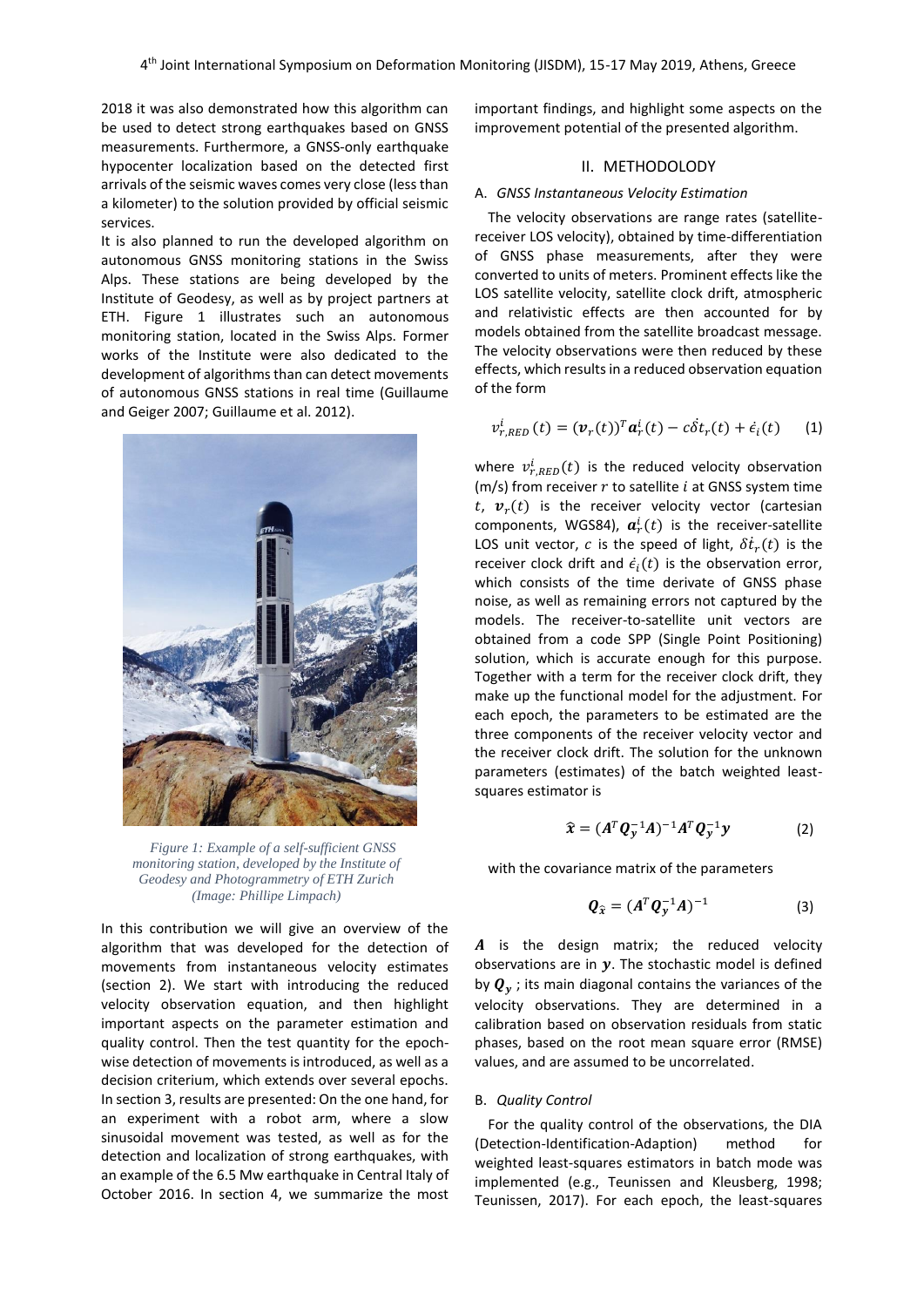residuals were computed by  $\hat{e} = y - \hat{y}$ , with  $\hat{y} = A\hat{x}$ , and the covariance matrix  $\boldsymbol{Q}_{\hat{\boldsymbol{e}}} = \boldsymbol{Q}_\mathcal{y} - A \boldsymbol{Q}_{\widehat{\boldsymbol{x}}} A^T$ . For failure detection, the overall model test was then computed by  $\bm{\hat{e}}^T\bm{Q}_\mathbf{y}^{-1}\bm{\hat{e}}$ , which under  $H_0$  is assumed to be Chi-square distributed. The test quantity is compared against  $\chi_{\alpha_D}^2(f,0)$  with  $f = n - 4$  degrees of freedom ( $n$  is the number of observations) at a level of significance  $\alpha_D$ , and a non-centrality parameter of zero. If the overall model test was indicating a fault, data snooping was applied to check for single gross errors (local slippage) in the observations: For uncorrelated observations, the test quantity for the  $i$ -th observation is  $\hat{e}_i/\sigma_{\hat{e}_i}$ , which under  $H_0$  is assumed to follow a standard normal distribution. The test quantity is compared against the standard normal distribution  $\mathcal{N}_{\alpha_{I}/2}(0,1)$ , at a level of significance  $\alpha_{I}.$  Amongst  $i$  test values, the bad observation indicated by the largest test value exceeding the normal distribution criterion was then corrected for in the estimates and the covariance matrix, and the test procedure was repeated.

#### C. *Movement Detection and Decision Making*

The epoch-wise movement detection test is based on the estimated velocity vector  $\hat{v}$  (dimension 3 x 1) and the covariance matrix of the velocity estimates  $\mathbf{Q}_{\hat{v}}$ (dimension 3 x 3), respectively. For each epoch, both can be extracted from the estimated parameter vector  $\hat{x}$  (dimension  $4 \times 1$  and the covariance matrix of the estimated parameters  $\mathbf{Q}_{\hat{\chi}}$  (dimension  $4 \times 4$ ), respectively. The test quantity for the statistical hypothesis test on significant velocities is formulated by

$$
T_{mov} = \widehat{\boldsymbol{\nu}}^T \boldsymbol{Q}_{\widehat{\boldsymbol{\nu}}}^{-1} \widehat{\boldsymbol{\nu}} \tag{4}
$$

This quantity is Chi-square distributed  $T_{mov} \sim \chi(3,0)$ with 3 degrees of freedom, and a non-centrality parameter of zero in the case for no velocity, and  $\hat{v}$ being unbiased. Based on this information, a null and an alternative hypothesis can be specified by

$$
H_0: no movement ... T_{mov} \sim \chi(3,0)
$$
  

$$
H_A: movement ... T_{mov} \sim \chi(3, \lambda)
$$

with a non-centrality parameter  $\lambda$ . The null hypothesis is that there is no station movement (no significant velocity), and the alternative hypothesis is that the station is moving (significant velocity). For each epoch, test quantity of eqn. (4) is compared to the limit of the Chi-square distribution  $\chi_{\alpha}(3,0)$ , where  $\alpha$  is the level of significance, a non-centrality parameter of zero, and a degree of freedom of three, since the test includes all three elements of the velocity vector. For the movement detection test, a significance level of 0.5% was chosen for the work presented here.

Beside this movement detection test, another interesting quantity to analyze is the minimum detectable velocity (MDV). It can be computed by a principal component analysis of the covariance matrix  $\mathbf{Q}_{\hat{v}}$  , and refers to the shortest axis of the confidence ellipsoid (for a given significance level and test power). More details can be found in Hohensinn et al., 2018.

The movement test is carried out epoch-wise with the test quantity of eqn. (4). For making a decision (does the station move or not?), a movement detection test including only a single epoch may be insufficient because of two reasons: There will be false alarms due to the chosen level of significance, and false alarms due to remaining biases in the observations (propagating into the estimates), which are not captured by the quality control procedure. Therefore, multiple epochs should be involved to reach a decision. One possibility is to extend the single epoch test criterion of eqn. (4) over multiple epochs, which then becomes $\sum^k \widehat{\boldsymbol{v}}_k^{-T} \, \boldsymbol{Q}_{\widehat{\boldsymbol{v}}_k}^{-1}$ with  $3 \times k$  degrees of freedom. However, this still might be strongly affected by biases in the observations which cannot be resolved by the outlier test at a single epoch. The movement detection criterium used here is based on a cumulative relative frequency criterion. It is a rather heuristic, but effective: Over multiple epochs, the relative cumulative frequency of detections in a window with  $N$  samples is computed. Input are booleans of the epoch-wise detection result based on eqn. (4), over all  $N$  past epochs (1 for a detection and 0 otherwise):

$$
P_n = \frac{1}{N} \sum_{k=0}^{N-1} b_{n-k}^{mov}
$$
 (5)

Finally, if this quantity exceeds a certain threshold, it is decided to be a movement, and a global movement flag can be set to "yes" then.

*Movement* = 
$$
\begin{cases} Yes ... & \text{if } P_n \ge \text{threshold} \\ No ... & \text{if } P_n < \text{threshold} \end{cases}
$$

Herein, this decision criterion will be used to decide if a hazardous ground movement is going on. The beginning of a movement will be referred to the first epoch, were the epoch-wise movement detection test is positive.

# III. RESULTS

This section shows the results for the application of the algorithm presented in the last section for two datasets of GNSS measurements: The first one is an experiment carried out for movements with an industrial robot arm, and the second one comes from GNSS measurements of a strong earthquake in Central Italy.

#### A. *Experiment with the Robot Arm*

The capabilities of the algorithm shall be demonstrated by an experiment with a robot arm (Hohensinn et al., 2019). The test was carried out on the roof of our premises. The GNSS antenna was mounted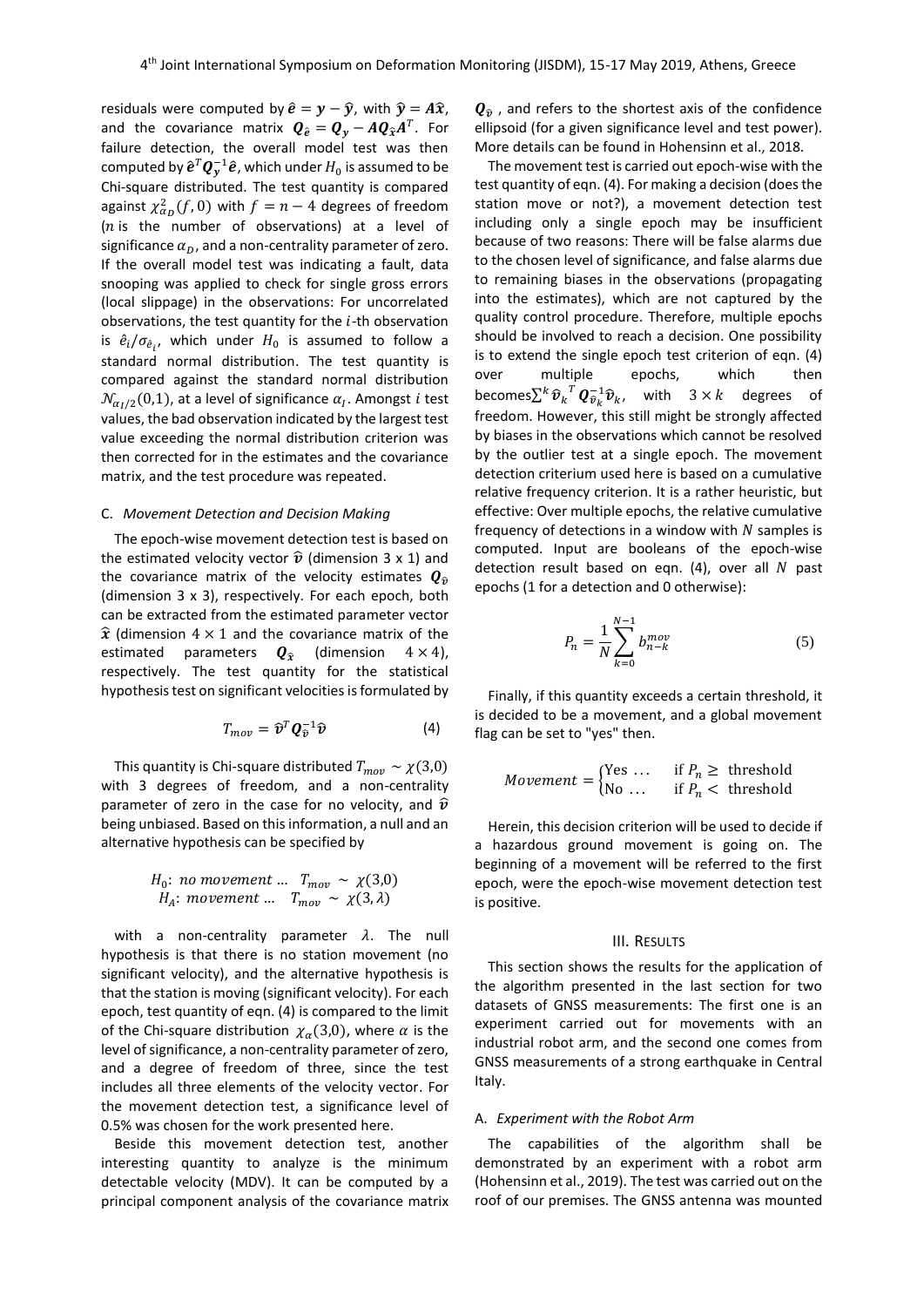on the robot arm (Figure 2), and then the robot was moved with a well-defined input signal. The GNSS equipment consisted of a Septentrio PolaRx receiver and a Septentrio choke ring antenna. The sampling rate for the GNSS receiver was set to 1 Hertz. For this experiment, the input signal the robot was driven with was a 1D horizontal sinusoidal movement with a period of 100 seconds, and an amplitude of 10 centimeters. The maximum velocity of the movement was about 6 millimeters per second. About 6 full cycles of the sinusoidal movement were measured, and the duration of the measurement was about 18 minutes in total (with static phases before and after the movement). This gives about 1100 measurement epochs in total.



*Figure 2: Robot arm with the GNSS antenna mounted. For the tests, the robot was moved back and forth with a 1D horizontal sinusoidal movement.*

The reduced velocity observations to 9 GPS and 5 Galileo satellites were formed, at two frequencies for each GPS satellite, and three frequencies for each Galileo satellite. The reduced observations were then averaged over the frequency bands for each satellite, for both GPS and Galileo. For each epoch there were reduced velocity observations to 14 satellites then. The set-up chosen for the quality control of the observations can be found in the appendix, together with the results for the outlier detection test (Figure 7). Figure 3 (a) shows the magnitude of the estimated receiver velocity, as well as the movements that were detected epoch-wise based on the test quantity in eqn. (4). The sinusoidal movement can be very well resolved. For the static phase right before the movement, the RMS of the velocity estimates lies between 1 and 2 mm/s. Figure (b) shows result after applying the decision criterium of eqn. (5) (with 3 out of 4 epochs). False alarms can be handled with it. For this experiment, the minimum detectable velocity was found to be at around 0.97 mm/s, and a comparison with a very precise ground truth provided by the robot underlines the feasibility of the results (Hohensinn et al. 2019).

# B. *Earthquake in Central Italy*

The second dataset, for which the algorithm was tested with, are GNSS measurements of a strong earthquake in Central Italy (Hohensinn and Geiger, 2019). The event of interest is the 6.5 Mw earthquake near the city of Norcia, which occurred on the  $30<sup>th</sup>$  of October, 2016. In this region, a dense network of GNSS stations is deployed (RING, 2018). Figure 4 shows a map of the GNSS stations that were processed, as well as the epicenter coordinates of the earthquake. From this network, the measurements of 42 GNSS stations were used as an input for the algorithm presented in the last section. The station distance from the epicenter ranges from few kilometers up to around 170 kilometers, and the data was processed at sampling rates of 1 Hertz and 2 Hertz, respectively. Each station was processed autonomously and in a real-time capable mode: The



*Figure 3: Plot (a) shows the magnitude of the estimated GNSS receiver velocity, and the movements that were detected epochwise. Plot (b) shows the detected movements after applying the cumulative decision criterium.*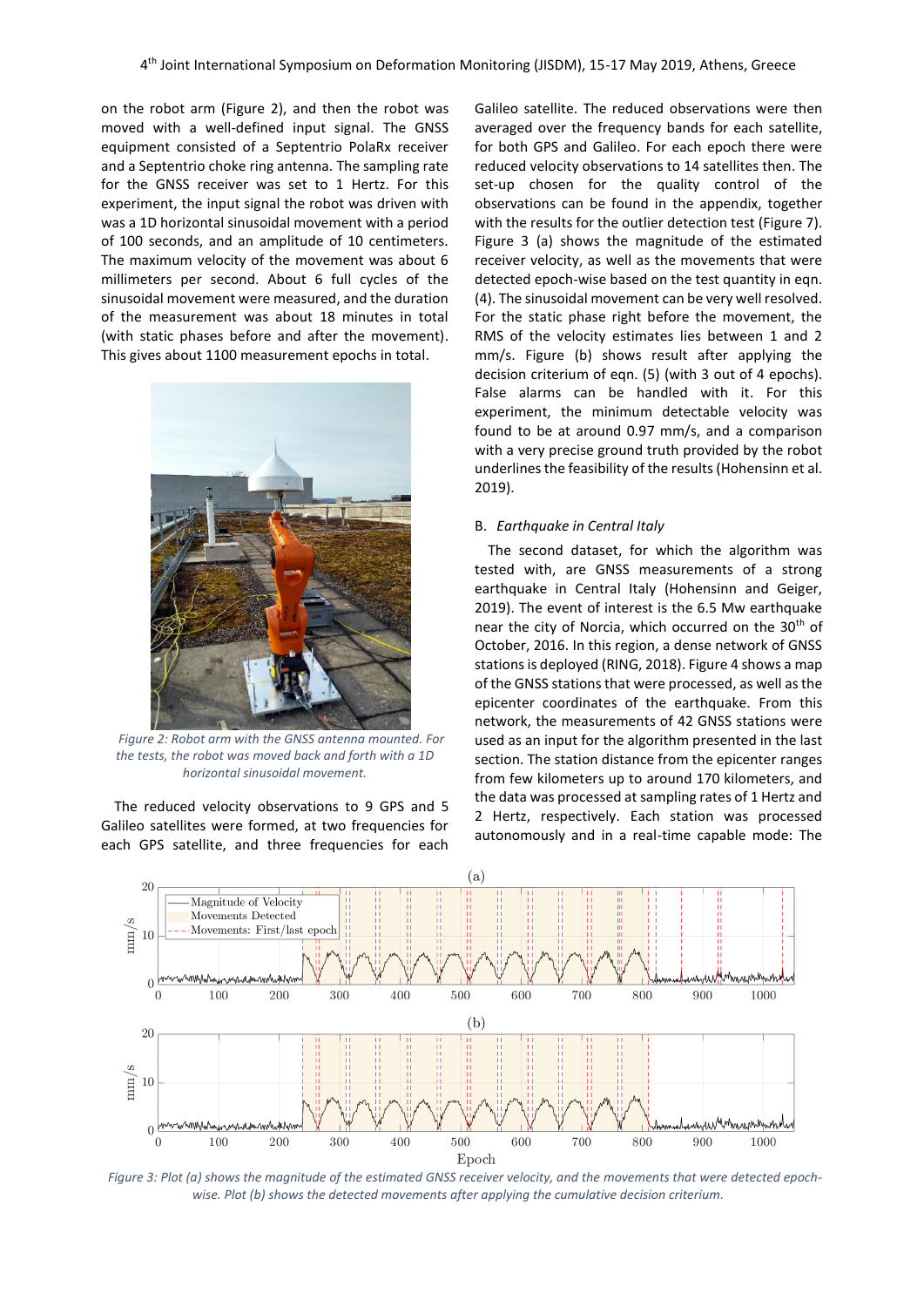instantaneous velocities were estimated for each station from GPS observations, and the movement detection test was then applied for each epoch.



*Figure 4: GNSS stations that were processed for the 6.5 Mw earthquake in Central Italy of October 30th, 2016. The yellow dot indicates the epicenter coordinates.*

The decision criterium of eqn. (5) was chosen to indicate a movement if 7 out of 8 epochs of the epochwise test were positive. Whenever this criterium was positive, the time of the first arrival of the seismic waves were then determined by choosing the first epoch were the epoch-wise detection test was positive. The results



*Figure 5: Seismic traces for the topocentric North component of the GNSS station velocity. Each line represents a station. The horizontal axis indicates time (UTC), and the vertical axis is the epicentral distance (km).*

are presented in Figure 5 for the North topocentric station velocity component. It can be noticed that the arrivals of the seismic waves were detected in all 42 GNSS stations (vertical red bars). The arrival of seismic primary waves, up to a station distance of about 120 km, could be verified by comparison with seismometer measurements (Hohensinn and Geiger, 2019). The magnitude of the maximum station velocities range from around 1 cm/s for the furthest station, and around 5 dm/s for the station closest to the earthquake. The time-of-first arrival of the seismic waves was then used for a GNSS-only hypocenter determination of the earthquake. Based on a simple seismic velocity model, the hypocenter coordinates of the earthquake (together with the origin time) are estimated sequentially: It was started with the arrival times of an initial set of 7 stations, and then with each new detected arrival of a station, the hypocenter estimate was updated. Figure 6 shows the results for a comparison with a precise (official) reference solution, both for the East and North component, as well as for the focal depth of the earthquake (red lines). The blue band indicates the standard deviation of the hypocenter estimates.



*Figure 6: Results from the GNSS-only earthquake hypocenter estimation. The red lines indicate the difference w.r.t. a reference solution. The blue band indicates the standard deviation of the estimates.*